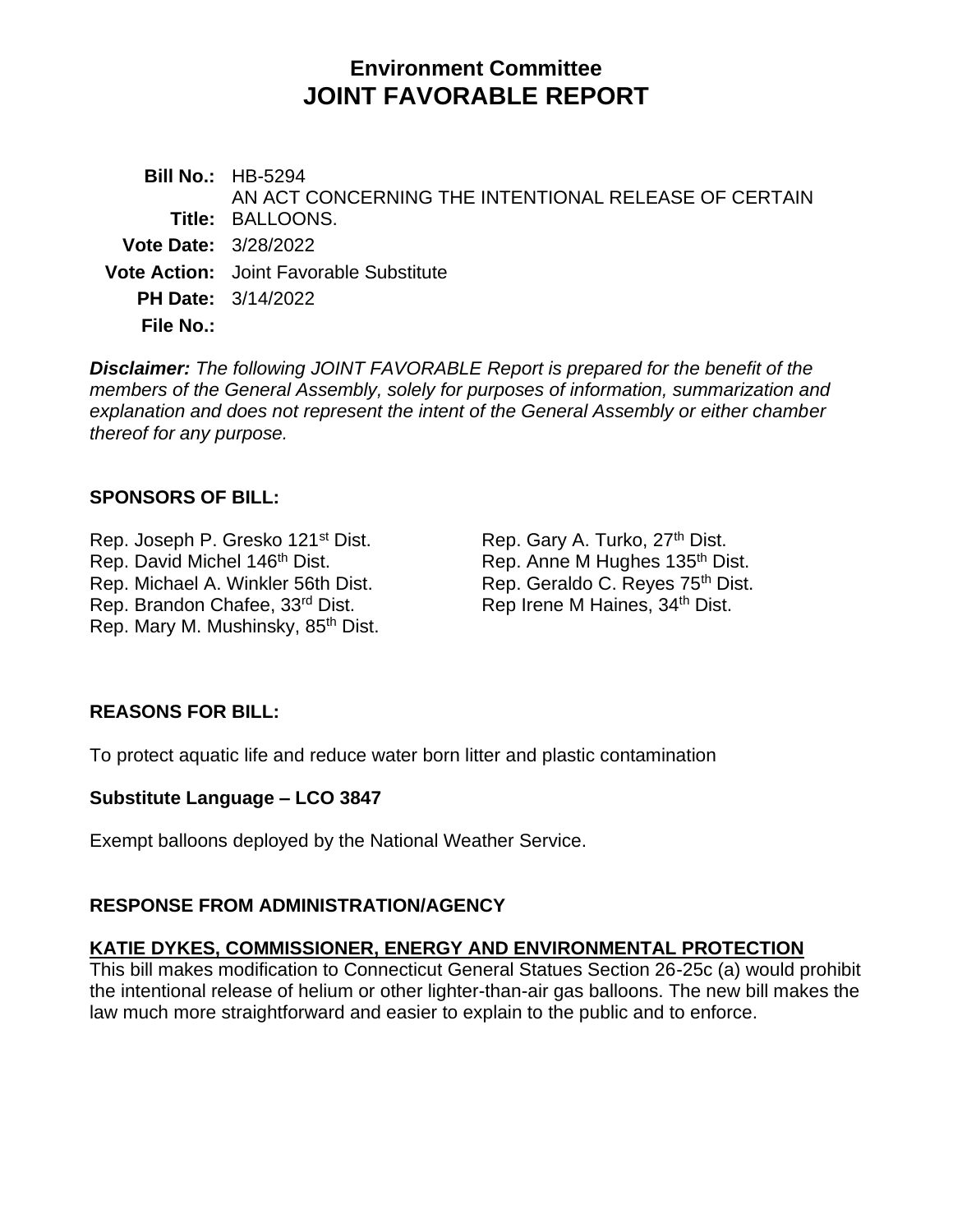# **NATURE AND SOURCES OF SUPPORT:**

# **IRENE HAINES, REPRESENTATIVE, STATE OF CONNECTICUT**

The release of balloons can cause injury to residents as with Jeffrey Alison who a few summers ago got injured by a balloon that was sucked into the wake of his jet ski. I have constituents who have shared personal testimony about the hundreds of helium balloons that they have collected along the Connecticut waters. So Many have come to me with their stories and how the current law is not working.

### **NANCY ALDERMAN, PRESIDENT, ENVIRONMENT AND HUMAN HEALTH**

Across the Unites States more policies are calling for laws restricting or eliminating single-use plastics including balloons. Mylar balloons cause thousands of power outages every year as they some contact with power lines or circuit breakers. Latex balloons take years to break down and could remain in the environment indefinitely because of their composition.

#### **Amy Blaymore, Executive Director, Ct. Land Conservation Council**

By prohibiting the release of helium balloons it would help community and state preserves free of debris that are unsightly and harmful to the quality of our land and water.

#### **Deanna Broderick**

I work as a volunteer installing Osprey platforms along the coast of Connecticut from Stratford to Stonington. We always find balloons in the nesting material of the Osprey nests. The young osprey chicks can become entangled in the curling ribbon and end up tethered to the nest unable to fly and die or fall over the side of the nest and die. I have seen this and know firsthand.

#### **Bill Lucey, Save the Sound**

I travers Long Island Sound conducting water tests, research and generally looking for pollution sources. It is uncommon not to see at least a few balloons during a day's work. Balloons get sucked into water intakes fouling impellers which can cause engine overheating and the strings are notorious for entanglement. I have included some photographs of what this does to the wildlife.

#### **Ann Gadwah, Outreach Organizer, Sierra Club Connecticut**

Releasing balloons into the atmosphere is a threat to our wildlife and ecosystems. The production of plastic items contributes greatly to greenhouse gas emissions. Helium balloons pollute our environment, endanger wildlife, aquatic animals and do not biodegrade but instead break into microplastics.

#### **Annie Hornish, Ct Senior State Director, The Humane Society of the United States**

Many birds and other animals are killed or harmed each year after ingestion or entanglement by helium balloons and their strings. These balloons like other plastic products take years to decompose and break down into microplastics that are ingested by marine life. Scientists estimate that 90% of all seabirds alive today have ingested plastic during their lifetime.

#### **Robert LaFrance, Audubon, Connecticut**

In a 2019 study scientist found that if a bird ingests a balloon or balloon fragment it is 32 times more likely to die. These soft rubber items get stuck in the bird's digestive system.